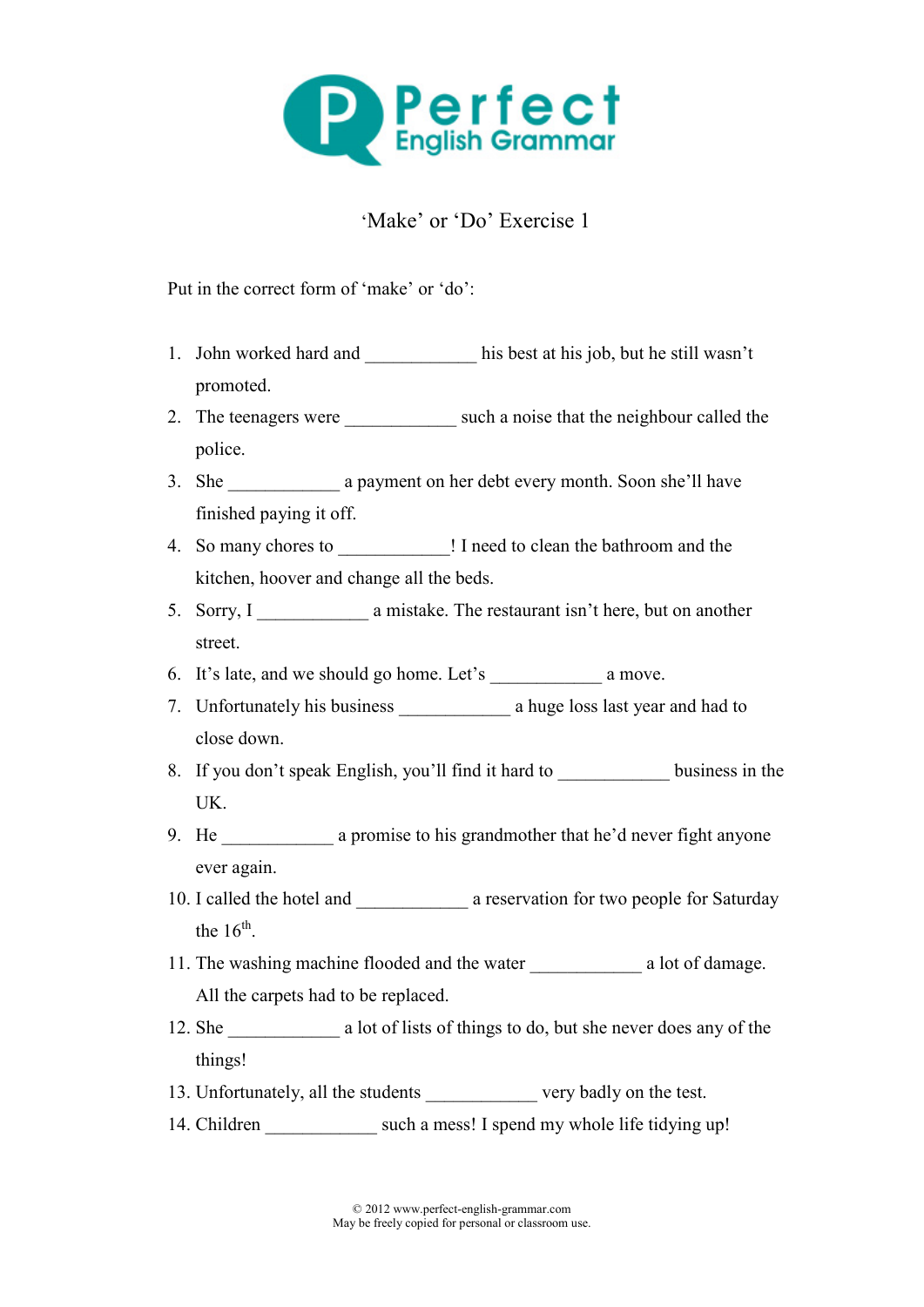- 15. The car was \_\_\_\_\_\_\_\_\_\_\_\_ 90 miles per hour on the motorway when it was stopped by the police.
- 16. John went outside to \_\_\_\_\_\_\_\_\_\_\_\_ a phone call.
- 17. Lucy has decided to a course this autumn. She's going to study Spanish.
- 18. My grandmother loves crosswords.
- 19. Anne a good point. She said that it's often cheaper to fly in the UK than take the train.
- 20. If I were to \_\_\_\_\_\_\_\_\_\_\_\_ a prediction, I'd say that it'll rain this afternoon.